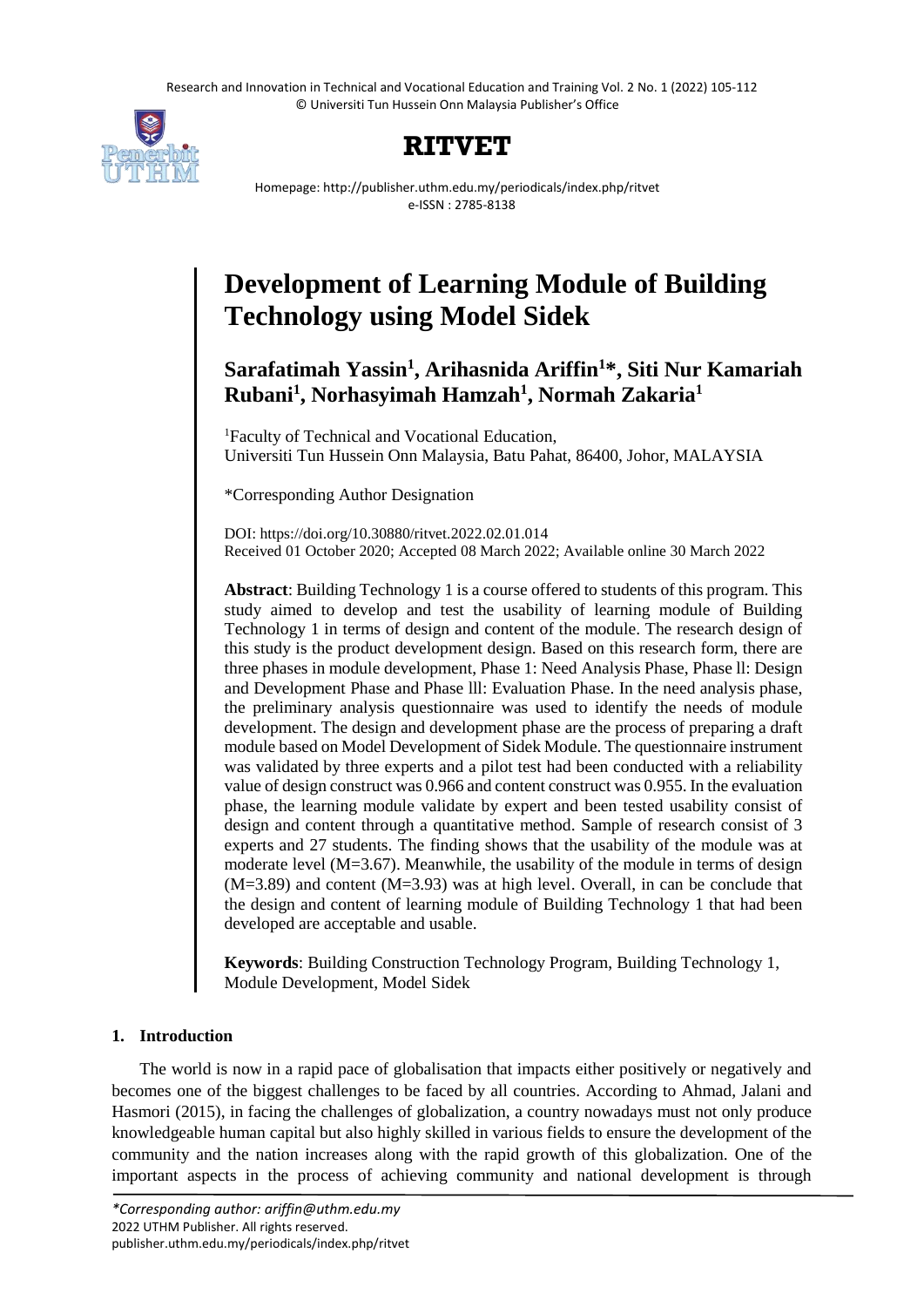education. According to Kamro (2012), education system is capable to produce a knowledgeable and skilled individual through Technical and Vocational Education and Training (TVET) as its objective is to provide technical skills and knowledge to students in preparation for the employment world. This is supported by statement from Minghat, Yasin, Subari and Noordin (2013) which is TVET plays an important role in developing and producing manpower to meet the work in the industry. The objectives of the TVET itself will not be achieved without knowledgeable and skillful competent educators. According to Jamian and Ismail (2013), the role of the educator is important as an individual who is the catalyst in the process of students seeking knowledge. The use of teaching materials creates a positive impact during teaching and learning process, which is able to increase students' memory towards the lesson delivered (Ilias, Ismail & Jasmi, 2013). So, one of the teaching materials that can be used is a learning module. The learning module helps students to master and understand a particular subject more clearly as stated by Sidek and Ariffin (2011). Nugroho et. al. (2019) also stated that the learning module is a complete unit of learning designed specifically for student to use for self-learning or in class.

Nowadays, TVET can be said to be one of contributors in the county's development. Thus, Ministry of Education, Malaysia (MOE) has taken the initiative to elevate TVET as a national development engine by offering a Bachelor of Technology program. Nonetheless, students who are pursuing the program have difficulties due to lack of references, such as modules, as the programme was recently established at the Faculty of Technical and Vocational education, Universiti Tun Hussein Onn Malaysia. According to Ilias et. al., (2016), a lack of resources and references causes students to be less exposure and preparations for the examination. Typically, lecturers in higher learning institutions use notes in the form of PowerPoint slides to teach because there are no specific modules for teaching and learning session. Mohd Taib and Mustapha (2017) noted that the complete facilities are need to be filled to learn a skill. Hence, it is a need to produce modules that have complete content as a reference source that can enhance students' knowledge in terms of theory and skills. Based on the previous study, Ismail and Abdul Rahman (2012) noted that the lack of resources and reference materials became a problem to the students to masterlearning.

Teacher-centered teaching methods cause students easily to be bored (Azman et. al., 2014). This is because every student has a different learning style. Lecturers should be aware that each student has different learning styles and it can affect students' performance. There is no denying that there are students who can master the knowledge delivered by the lecturers, but there are also students who need a reference while listening to the knowledge delivered. This situation requires educator to use a diverse teaching and learning approach to ensure that all students can dominate the topics taught. Zhaffar (2012) states that the educator has to be creative in stimulating and promoting students' intelligence so that they can obtain experience and learning outcomes as possible. According to Fuad (2015), one learning style has not given good results to all the individuals who are called students.

If the educator does not take into account the factors of learning style, there will be some students who will have difficulty during teaching and learning session. The difficulty of learning is a nuisance in psychological problems that can cause problems thinking, spell, counting and so on (Yulinda, 2010). The pedagogy planned by the educators shall take into account the factors of students' acceptance of teaching approach applied and able to produce effective learning. If the lecturer only uses a teachercentered approach, students will have difficulty to understand the learning content. Therefore, the use of learning modules in the classroom and during self-learning as teaching materials can be regarded as an effective learning element as the students get information directly through the module and facilitate the students to refer in class. This can help in overcoming the students' difficulty to study. According to Mularsih (2007), the use of module in learning became one of the solutions alternatives to students' learning problems.

Based on the preliminary study conducted by the researchers on 10 students who are taking the Building Technology 1 course, this course has yet to have a specific module used for teaching and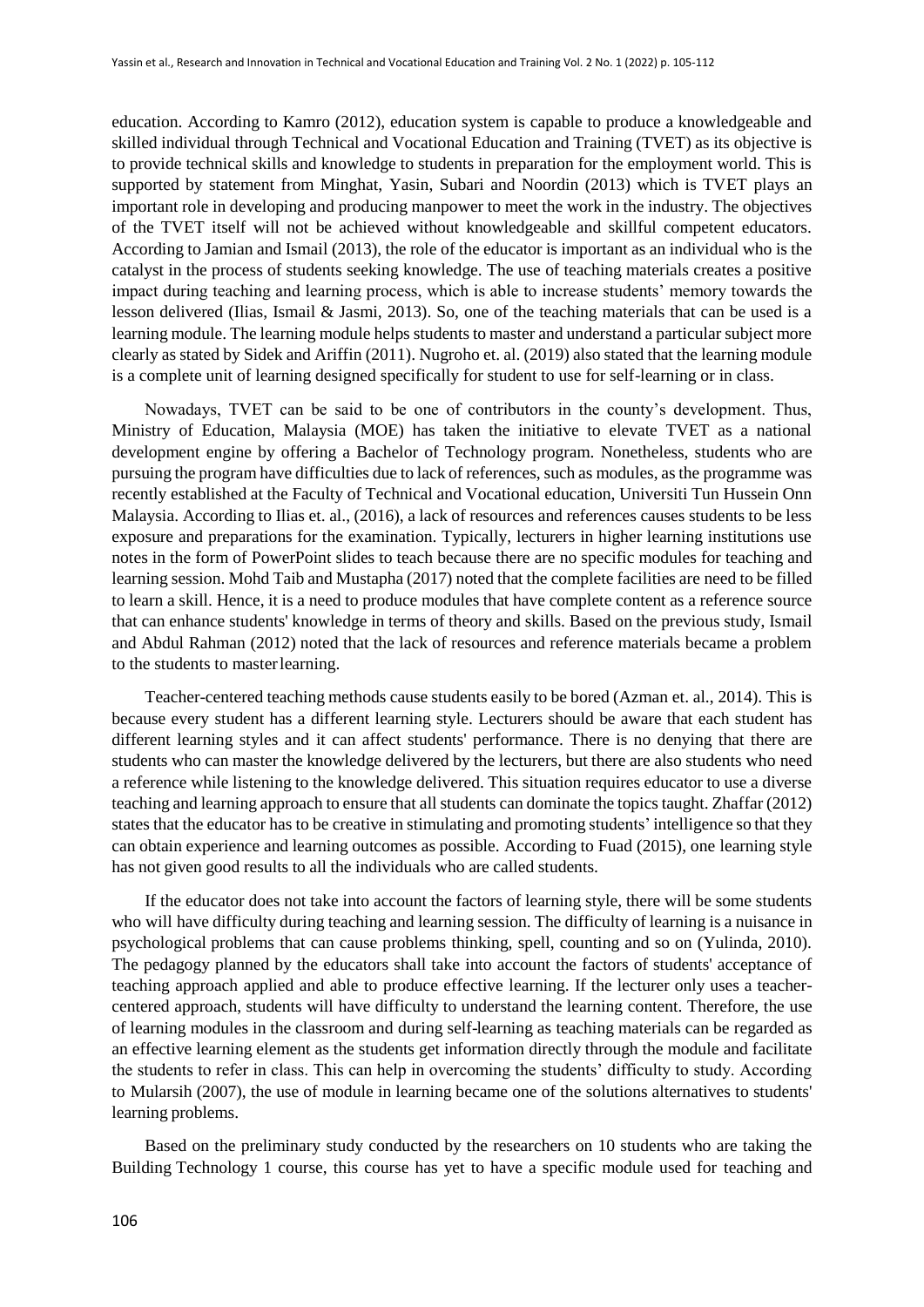learning process in the classroom or while doing self-learning. Preliminary study found that a total of 60% had problems to dominate the course while learning in class while the percentage for students who had problems during self-learning was 80%. The preliminary study also shows the percentage of students agreed that the reference for the course is not sufficient and is not easy to obtain is 100%. Students also agree that the need to develop a learning module of BuildingTechnology 1 is essential and necessary to perform self-learning and reference to perform tasks.

1.1 Problem statement

There are several problems identified through previous studies. The study found that the teaching and learning form is still focused on teacher-centred approaches, which are lecturers teach by using notes in the form of PowerPoint slides while students will listen. The teacher-centred can also led student to be bored and have difficulty in learning, especially during self-learning. This is because students will only remember what is being taught within a short period does not doing any revision. In addition, this teacher-centred teaching resulted in the students to become passive in class. Based on the issues identified, researchers choose to develop a learning module for students' usage during teaching and learning process in the classroom and anywhere while doing self- learning. The development of this learning module also can be used by lecturers. The learning module will be developed by referring to the Model Development of the Sidek module. In developing this module, cognitive learning theories and constructivism learning theories as well as teaching and learning strategies will be implemented by the researcher.

#### 1.2 Research Objective

The objectives of this study are:

- a) To develop the learning module of Building Technology 1 in Malay version for Building Construction Technology Program based on Model Development of Sidek Module.
- b) To test the usability of the learning module of Building Technology 1 in terms of design of the module.
- c) To test the usability of the learning module of Building Technology 1 in terms of content of the module.

#### 1.3 Model Development of Sidek Module

There are two stages in Model Development of Sidek Module (Mohd Noah & Ahmad, 2005). The first stage is to prepare a draft module while the second stage is to try and evaluate the module. In the first stage, there are 9 steps to be done sequentially to prepare a draft module, such as the development of goals, identify the theory, rationale, philosophy, concept, target and period, study requirements, setting objectives, content selection, strategy selection, logistic selection, media selection and combining the draft module.

The researcher will adapt a few steps and processes of the Model Development of Sidek Module to develop the Building Technology 1 learning module. In the first stage, the researcher determines the goals of this learning module to be developed. In addition, the researcher identifies the theories that be applied, the rational of this learning module developed, philosophy, learning concept using modules, user targets and time frames required to develop this learning module. Then, the researcher will conduct a need analysis study to get information in order to help the researcher to develop a module that will meet the needs of consumers. After that, the researcher needs to decide on the development objectives of the learning module. Objectives should be measurable and accessed by the user. In addition, the researcher must select the content and strategies used in the learning module to be developed. Stage 1 will be concluded with the validation of the draft module after all steps in this stage are implemented. After combining the draft module, the second stage is implemented by testing the validity and evaluation of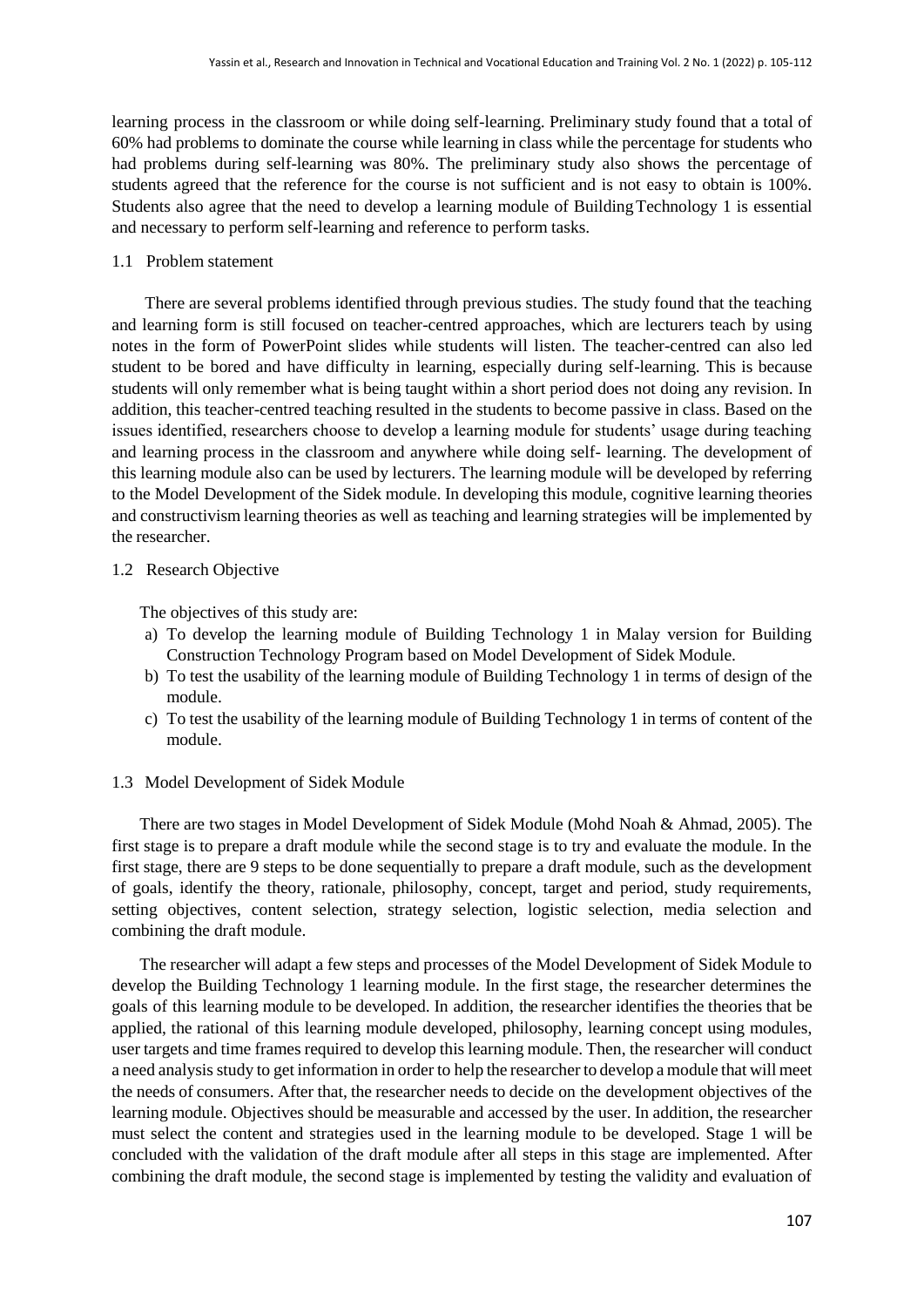the module.

#### **2. Methodology**

Research design of this study is the product design and development research. In this study, the product is the Learning Module of Building Technology 1. Module development process in this study is based on Model Development of Sidek Module. Preliminary research had been conducted to analyse the needs of module development based on design and content.

#### 2.1 Sample

In this study, there are 30 samples consist of 3 experts and 27 students. The experts consist of 2 lecturers from FPTV and 1 lecturer of Construction Technology program from Vocational College. 27 students are the 1<sup>st</sup> year students of Building Construction Technology Programme at FPTV, UTHM. The selection of samples research as the respondents in this study is using purposive sampling method.

#### 2.2 Instrument

The study used quantitative approach by using questionnaire form. The questionnaire contained 3 parts that were levelled as part A, B and C. There are 2 items in part A and 29 items in part B and C. Part A is about demography, part B is about the usability of module in terms of design and part C is about the usability of module in terms of content. The five-points Likert scale were used to answer the questionnaire. The questionnaire had been validated by 3 experts. Based on the reviews by the experts, researcher had modified and removed a few terms used in the questionnaire items. After correcting the questionnaire, the researcher conducted a pilot test on 30 students of building construction program from FPTV. Thus, the researcher selects construction building students as they have the closest features as actual samples, which is both are students of construction program. The reliability value of design construct was 0.966 and content construct was 0.955. The Alpha Cronbach value for both constructs were high, so the instrument can be used in the actual study.

#### 2.3 Data Analysis

The data will be analysed using Statistical Package for Social Science (SPSS) version 23 by using frequency, percentage (%) and mean score. In order to facilitate the researcher to analyses and process the data for part B and C. The five-points Likert scale will be classified in three levels as shown in Table 1.

| Five-points Likert scale | Three-points Likert scale |
|--------------------------|---------------------------|
| 1 - Strongly disagree    | Disagree                  |
| 2 - Disagree             |                           |
| 3 - Less agree           | Less agree                |
| $4 - \text{Agree}$       | Agree                     |
| 5 - Strongly agree       |                           |

**Table 1: Three-ponts Likert Scale (Best & Khan, 1998)**

For mean score value of the data, if the range is  $1.00 - 2.33$ , it will be interpreted as low level. If the range is  $2.34 - 3.67$ , it will be interpreted as moderate level. Lastly, if the range is  $3.68 - 5.00$ , it will be interpreted as high level.

#### **3. Results and Discussion**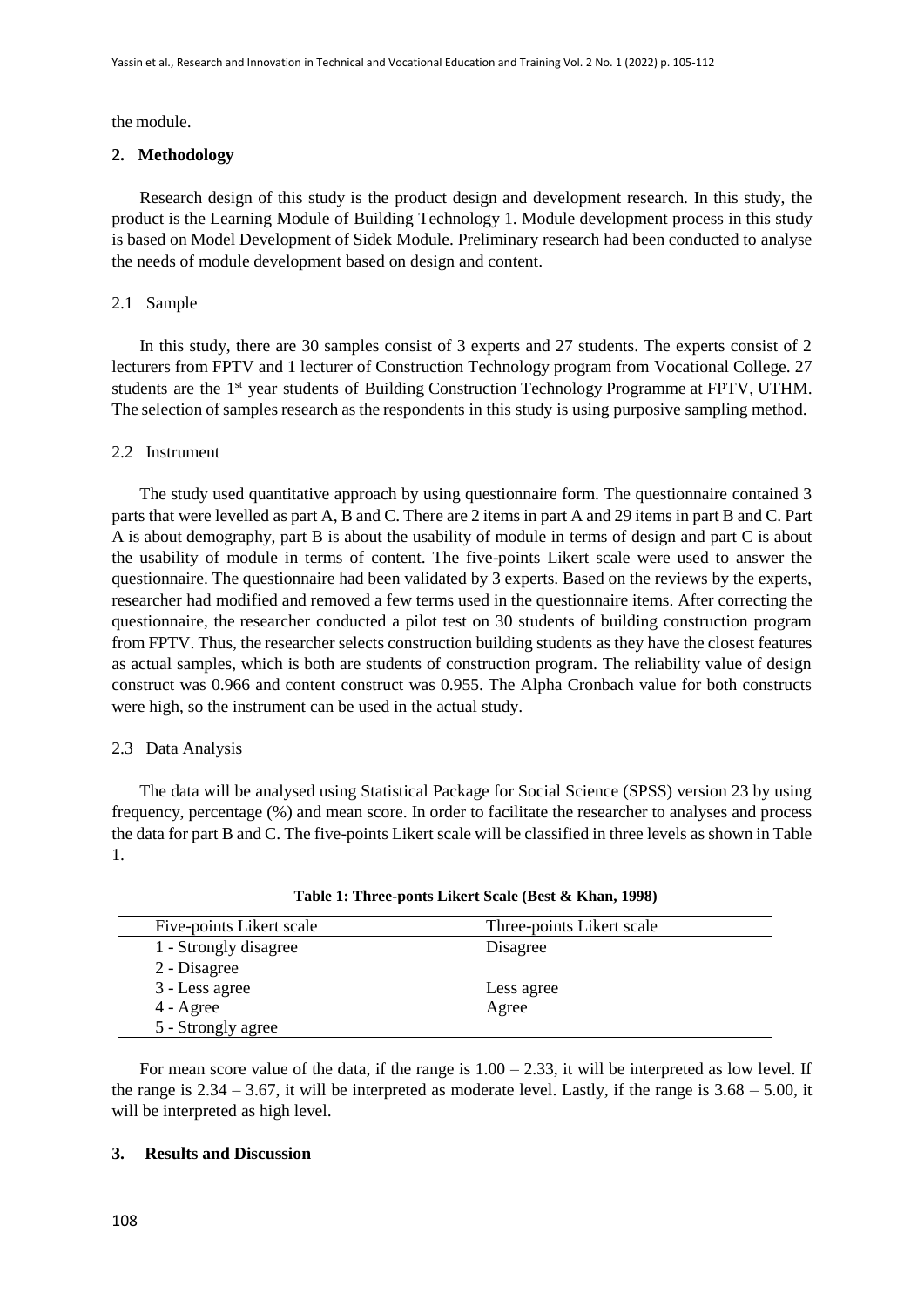The finding shows that 84.46% agreed or accepted items for the design aspect of the module, while 13.32% less agreed and 2.22% disagreed or did not accept the item of the design aspect of the module. Mean score for items B6, B11, B14 and B15 are at medium level (mean score = 2.34-3.67) and other items are at high level (mean score  $= 3.68 - 5.00$ ). However, all the items of the module design are at a moderate level, with the mean score value is 3.67. This shows that the module has a moderate level of design based on feedback from the expert group.

Besides that, the finding shows that that 90.11% agreed that the design aspect of the module, while 8.9% less agreed and 0.99% disagreed or did not accept the item of the design aspect of the module. All items of the module design are at a high level which is the mean score value is 3.89. This shows that majority of the respondents (90.11%) Agree that module design is at a good level. The findings in part C to examine the module content.

Finding also shows 83.35% agreed or received an item for content aspects of the module, while 9.51%less agreed and 7.14% disagreed or did not accept the item for the contents of the module content. The mean score of items C1, C9 and C10 is at a medium level (mean score 2.34-3.67) and other items are at high level (the mean score of 3.68– 5.00). However, all the items of the module design are at a moderate level, the mean score value is 3.67. This shows the usability of the content aspects of the module that has been developed at a moderate level based on feedback from experts. 91.53% agreed or received an item for content aspects of the module, while 7.93% less agreed and 0.58% disagreed or did not accept the item for the contents of the module content. The mean score for all items of the module design aspect is at a high level which is the mean score value is 3.93. Studies have shown that 91.53% of the respondents of the student group agreed that usability in terms of content of the module are at a good level.

The finding shows that majority of respondents agree that this module has size that was easy to be carried. Respondents also agree that this module has suitable color and the graphic really convey what is needed to be delivered in the module as Lindstrom (1994) states that graphic is the interesting illustration and pictures and able to convey people, place or things. Respondents also agree that this module has diagrams placed in the right place for reference. Diagrams as graphical elements that are organized neatly and sequentially with information make it easier for students to better understand and integrate descriptions of the learning content presented in the module. In the context of the layout of the module design aspect as well, the findings show that the majority of respondents agree that the sentence structure in the module is clear, the module has a well-organized text, the arrangement of subtopic is suitable, layout for all topics in the module are uniform and has a subtopic layout that is easy to refer to. Mohd Yusuf (2008) states that the use of text is an important aspect in the production of a module. Based on the findings of the study, the text produced by the researcher is well organized. Furthermore, the findings also shows that respondents agree that the font size is suitable and font type is easy-to-read. The findings of this study shows that the size and type of font used by the researcher is consistent in terms of consistency, size selection and clarity as noted in Atoma's (2004) study which states that authors should be aware of writing design such as consistency, selection font size, spacing and paragraph shapes.

Although the findings show that the majority of respondents agree on the aspects of module design, there are some items in this aspect that are moderate based on expert' feedback. The findings show that the group of experts disagrees that the sentence structure in the module is easy to understand. In this module, there are sentences that are not well organized that make it difficult to understand. The findings of this study contradict the findings of Harun and Mohd Zainul Abidin (2010) who received positive feedback from respondents who found that the sentence structure in the development of their module was easy to understand. This indicates that a well-structured sentence is important to make it easier to understand. In addition, respondents from the expert group disagreed that the module has a clear diagram and the size of the diagram used in this module is suitable. In this module there are many diagrams but there are less obvious diagrams and smaller sizes. According to Isa and Mohd Imam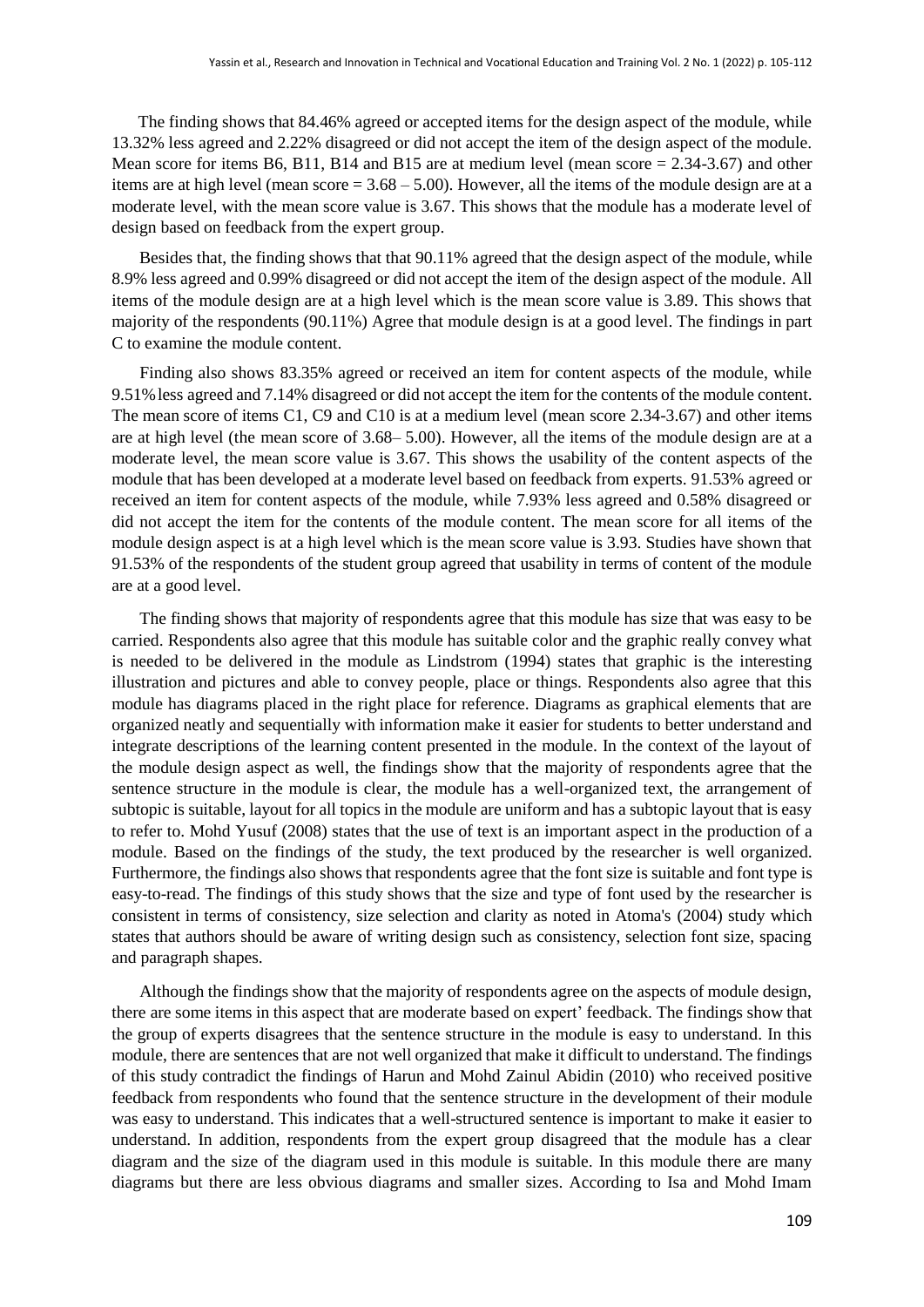Ma'rof (2018), graphic play an important role as they can illustrate the process of learning and this encourages students to think, analyze, make concepts and ideas that are difficult to translate into text. Therefore, the use of attractive and appropriate graphics in module writing is important as it helps facilitate student learning. This means that the diagrams contained in the module need to be improved because Beckmann (2004) through his study states that the production of diagrams can help students understand problems and identify the needs of the questions. This statement is also consistent with the study of Ogunleye (2009) which states that well-drawn diagrams can give meaning to students and solve problems given. This statement clearly shows that the use of proper diagrams is important to stimulate students' knowledge and thinking during the learning process.

Based on the analysis of the findings of the study, majority of respondents agree that the instructions contained in the module are easy to understand. Mohd Noah and Ahmad (2005) stated that students understand the content of the module when the instructions in the module are clear. Majority of the respondents also agreed that the examples provided in the module fit the topic. The examples provide more guidance for students to gain more insight into the topics in the module. The findings of this study are in line with the findings of Masrom's (2010) study which stated that guidance and instruction in modules play a role in facilitating learning. This means that the content of the instructions and examples in the module developed by the researcher is clear and easy to understand. In addition, the study found that majority of respondents agree that the content of the module is suitable to the student level and the syllabus. The findings of this study are based on both items in line with Suryaman's (2006) study which stated that each module developed should meet the needs and requirements of the user. The content in this module is well organized as the findings show that the majority of respondents agree that the content of the module is organized in order of learning from simple to difficult levels. The arrangement of content in this order of learning complies with the characteristics of a good module in line with Sutrisno's (2008) statement that in order to meet the features of the learning module, the learning content must be organized into specific units to facilitate student learning. This statement is also supported by Pahliwandari (2016) who states that cognitive learning theory emphasizes the preparation of learning materials using specific patterns, from simple to complex. Structured content arrangement makes it easier for students to have better understanding about the content of each topic and can make connections between topics. Furthermore, majority of respondents agreed that the use of language in the module is easy to understand and the content of each topic is clear and easy to understand. Hassan, Sha'ri and Yaakob (2019) also point out that good and effective writing should have a clear, concise, accurate, interesting and easy-to-understand element of reading. Therefore, the researchers decided to develop this learning module in the Malay language version is to help students understand the content in the module.

However, there are also some items for the usability of the module in terms of content that have received less consensus which is the objectives of the module are clearly stated. The objectives stated in the module developed by the researcher are not explicate and only stated in general. Sungkono (2009) states that ambiguous objectives are a hindrance to a learning process. This is because the unclear objectives make it difficult for students to identify what should be achieved after learning or their learning outcomes. Respondents from the expert group also disagreed with the exercise items for each topic to meet the learning objectives and also the exercise for each learning unit was appropriate. The level of exercise in the module does not meet the learning objectives. Good exercise is an exercise that can test the level of mastery of a topic as stated in Abdul Aziz and Ahmad's (2008) study that a student can reach a level or attach a connection so that the learning learned becomes more memorable through the exercises performed. Therefore, reinforcement training should be in line with the objective in order to measure the extent to which students can understand and master a given topic.

#### **4. Conclusion**

As a conclusion, based on discussion of the findings through the feedback of all respondents, this study is suitable as a material that can be used in learning process especially for self-learning. However,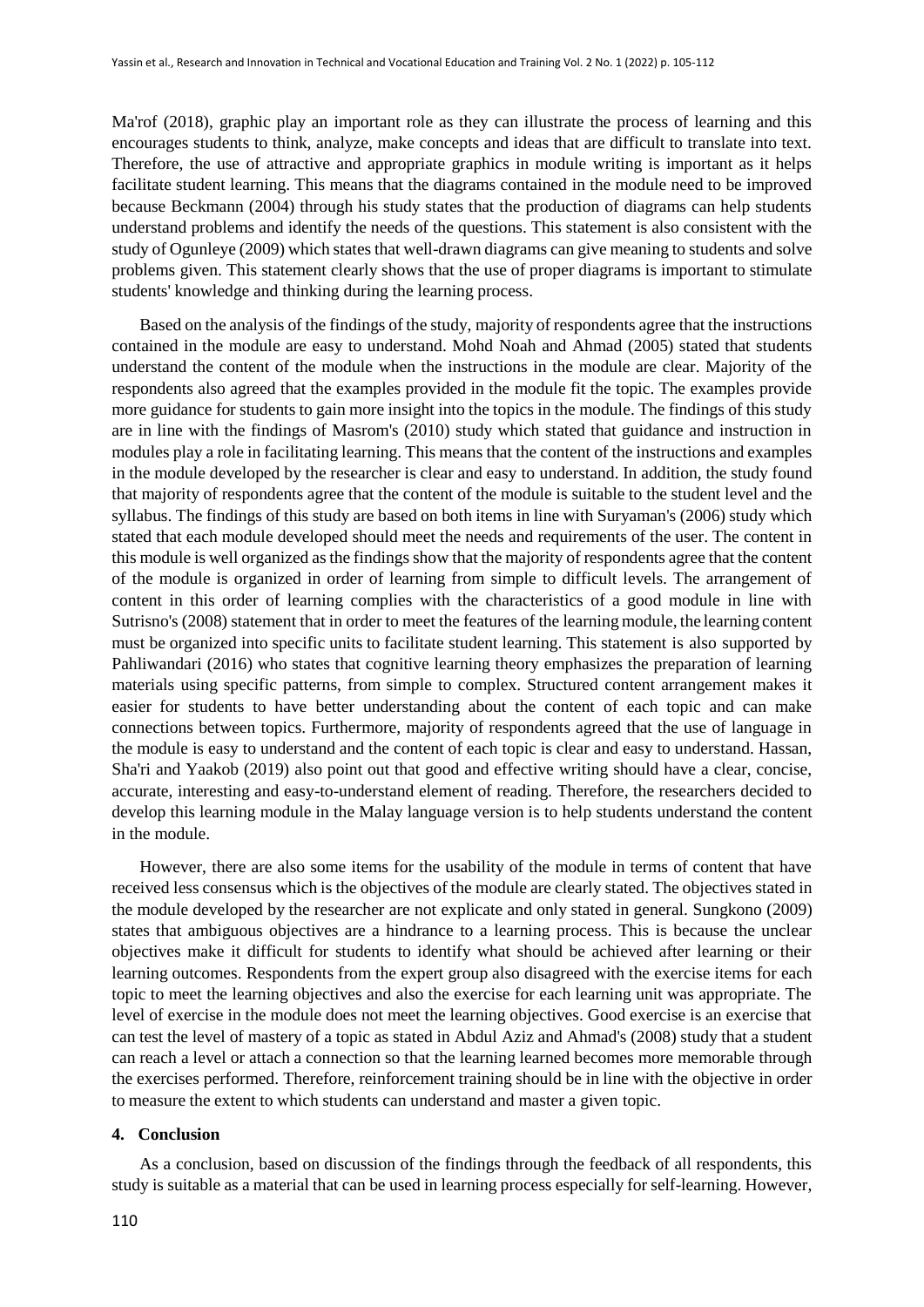improvements can be done on some of the items in the module in terms of design and contents of the module. Through the findings, this study has enabled researchers to gain an overview of the design aspects and the content of modules that need to be improved to ensure that the usability of the modules is at a high level. In terms of module design, the production of easy-to-understand sentence structure and interesting diagram should be emphasized in module development. Meanwhile, in terms of the content of the module, the setting of a more explicate objective is essential as well as the suitable exercise activity should be produced to ensure that the module user can measure the extent of their understanding of all topics based on the set objective. Therefore, the findings of this study are expected to provide an insight into future studies to focus on the important aspects in developing a module so that it can have a good quality.

#### **Acknowledgement**

We would like to thank the Faculty of Technical and Vocational Education, Universiti Tun Hussein Onn Malaysia for the support given throughout the entire process of this study.

#### **Reference**

- Abdul Aziz, M. N. & Ahmad, N. S. (2008). Kemahiran belajar dan hubungannya dengan pencapaian akademik: kajian di daerah Kerian, Perak. *Jurnal Pendidik dan Pendidikan*. 23, 29 – 47.
- Ahmad, M.J.,Jalani, N. H. & Hasmori, A. A.(2015). TVET di Malaysia: Cabaran dan Harapan. *Seminar Kebangsaan Majlis Dekan-Dekan Pendidikan Awam 2015*. Batu Pahat, Johor: UTHM
- Azman, M. N. A., Azli, N. A., Mustapha, R., Balakrishnan, B. & Mohd Isa, N. K. (2014). Penggunaan Alat Bantu Mengajar ke Atas Guru Pelatih Bagi Topik Kerja Kayu, Paip dan Logam. *Sains Humanika, 3* (1), 77 -85.
- Atoma, P. (2004). Gaya Persembahan dan Kemahiran Penulisan. *Jurnal Kemanusiaan,* (3), 18 26.
- Beckmann, S. (2004). Solving Algebra and Other Story Problems with Simple Diagrams: AMethod Demonstrated in Grade 4–6 Texts Used in Singapore. The Mathematics Educator. 14(1), 42-46
- Buntat, Y., Saud, M. S. & Hussain, H. A. (2008). Cabaran Politeknik Sultan Ahmad Shah (POLISAS) membangunkan modal insan sejajar dengan keperluan Sektor Industri. *3 rd International Conference on Education*. Skudai, Johor: FPUT Malaysia
- Fuad, A. J. (2015). Gaya pembelajaran Kolb dan Percepatan Belajar. *Pschology Forum UUM*, *324* (8), 978-979.
- Hassan, M. S. H., Sha'ri, S. N., & Yaakob, N. A. (2019). Keberkesanan Penggunaan Bahasa dalam Akhbar Melayu: Tindak Balas Strategik Terhadap Literasi Kesihatan dalam Kalangan Pembaca Tempatan. *Jurnal Sultan Alauddin Sulaiman Shah,* 6 (1).
- Ilias, M. F., Ismail, M. F. & Jasmi, K. A. (2013). Faktor Dorongan dan Halangan Penggunaan Bahan Bantu Mengajar oleh Guru Pendidikan Islam di Sekolah Bestari*. In The 3rd. International Conference on Islamic Education 2013 (ICIED2013)*. Kajang, Selangor: EPF Institute
- Ilias, M. F., Husain, K., Mohd Noh, M. A., Rashed, Z. N. & Abdullah, M. (2016). Sumber Bahan Bantu Mengajar dalam Kalangan Guru Pendidikan Islam Sekolah Bestari. *E - Academia Journal UiTMT, 5* (2), 106 -114.
- Isa, N. S. & Mohd Imam Ma'arof, N. N. (2018). Keberkesanan Penggunaan Grafik Berkomputer Sebagai Alat Bahan Bantu Mengajar dalam Kalangan Pelajar Reka Bentuk dan Teknologi. *Sains Humanika, 3* (3), 81 – 87.
- Ismail, A. M. (2018). Strategi Pengajaran Pendidikan Islam Di Sekolah Menengah Daerah Besut, Terengganu. *Jurnal Perspektif, 10* (2), 11 – 21.